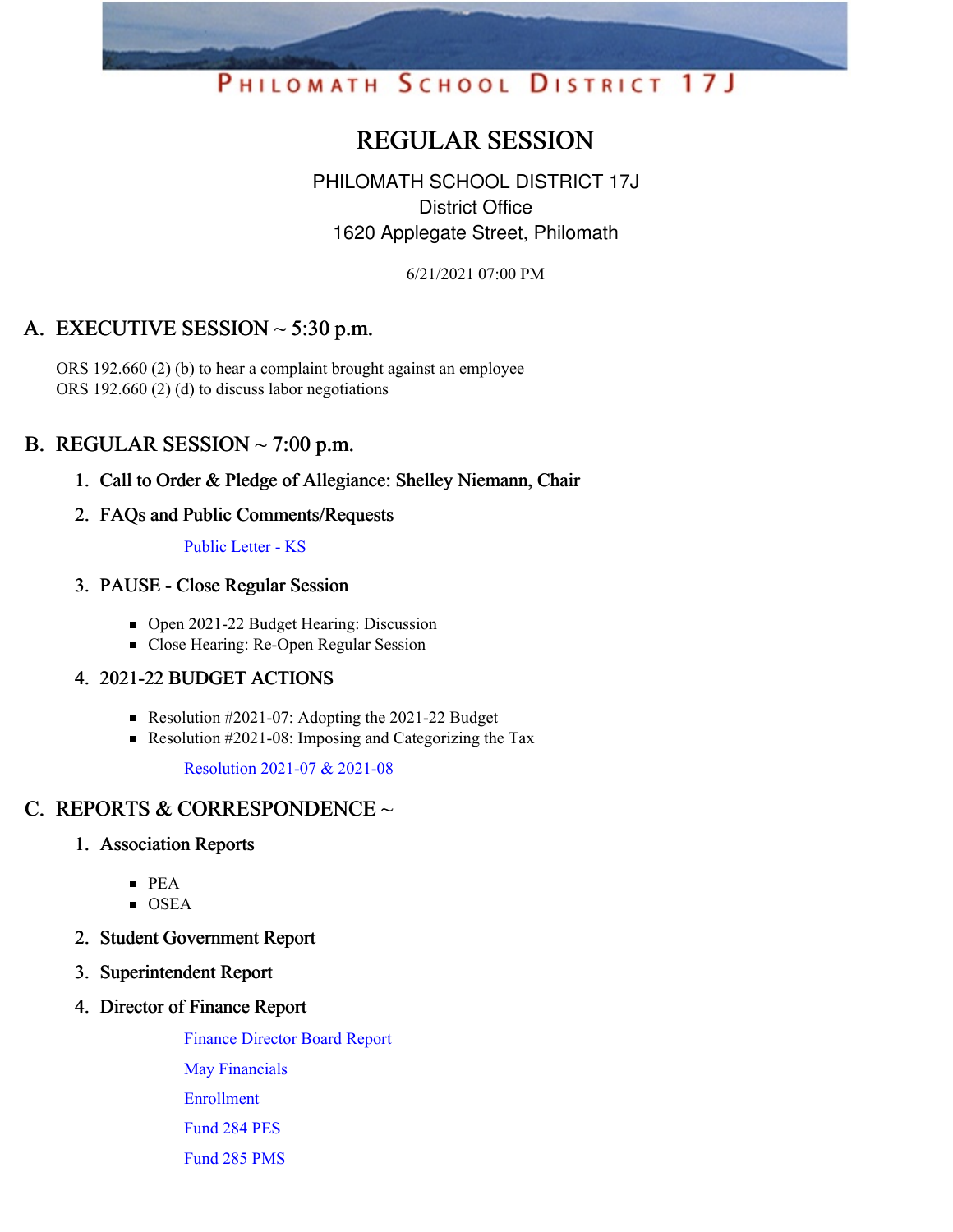#### D. STRATEGY AND DISCUSSION ~

- 1. Girl's Tennis 4A Showcase Championship Tony Matta and Gary Quandt
- 2. CPS Data Update Abby Couture
- 3. PES Data Update Bryan Traylor
- 4. Summer School Update
- 5. Coarse Schedule Options Discussion
- 6. Salary Agreements: Administrators & Unrepresented
- 7. Superintendent Contract Action Required

[Superintendent](https://app.eduportal.com/documents/view/798507) Contract

#### 8. Philomath City Requests Update - Action Required

[Easement](https://app.eduportal.com/documents/view/798491) Map

- ES [Waterline](https://app.eduportal.com/documents/view/798490) Easement
- ES Storm Drainage [Easement](https://app.eduportal.com/documents/view/798489)
- ES Sewer [Easement](https://app.eduportal.com/documents/view/798488)
- HS Storm Drainage [Easement](https://app.eduportal.com/documents/view/798492)
- HS-MS Sewer [Easement](https://app.eduportal.com/documents/view/798494)
- HS-MS [Waterline](https://app.eduportal.com/documents/view/798493) Easement

#### 9. KVCS Enrollment Increase - Discussion

#### E. ACTION ITEMS  $\sim$

#### 1. Consent Agenda

[Consent](https://app.eduportal.com/documents/view/798531) Agenda [Check](https://app.eduportal.com/documents/view/798473) listing May [Minutes](https://app.eduportal.com/documents/view/798476) - Regular Session 5/17/21 Minutes - Joint Board [Meeting](https://app.eduportal.com/documents/view/798475) 5/27/21

#### 2. Complaint Against an Employee

#### 3. Policies (Second Reading)

CBA [Policy](https://app.eduportal.com/documents/view/798495) [IIBGA](https://app.eduportal.com/documents/view/798497) Policy [IIBGA](https://app.eduportal.com/documents/view/798482) AR JGA [Policy](https://app.eduportal.com/documents/view/798483) [JHCA/JHCB](https://app.eduportal.com/documents/view/798481) Policy

#### F. MEETING CLOSURE ~

- 1. Board Reports & Thanks
- 2. Next Meeting Agenda Items